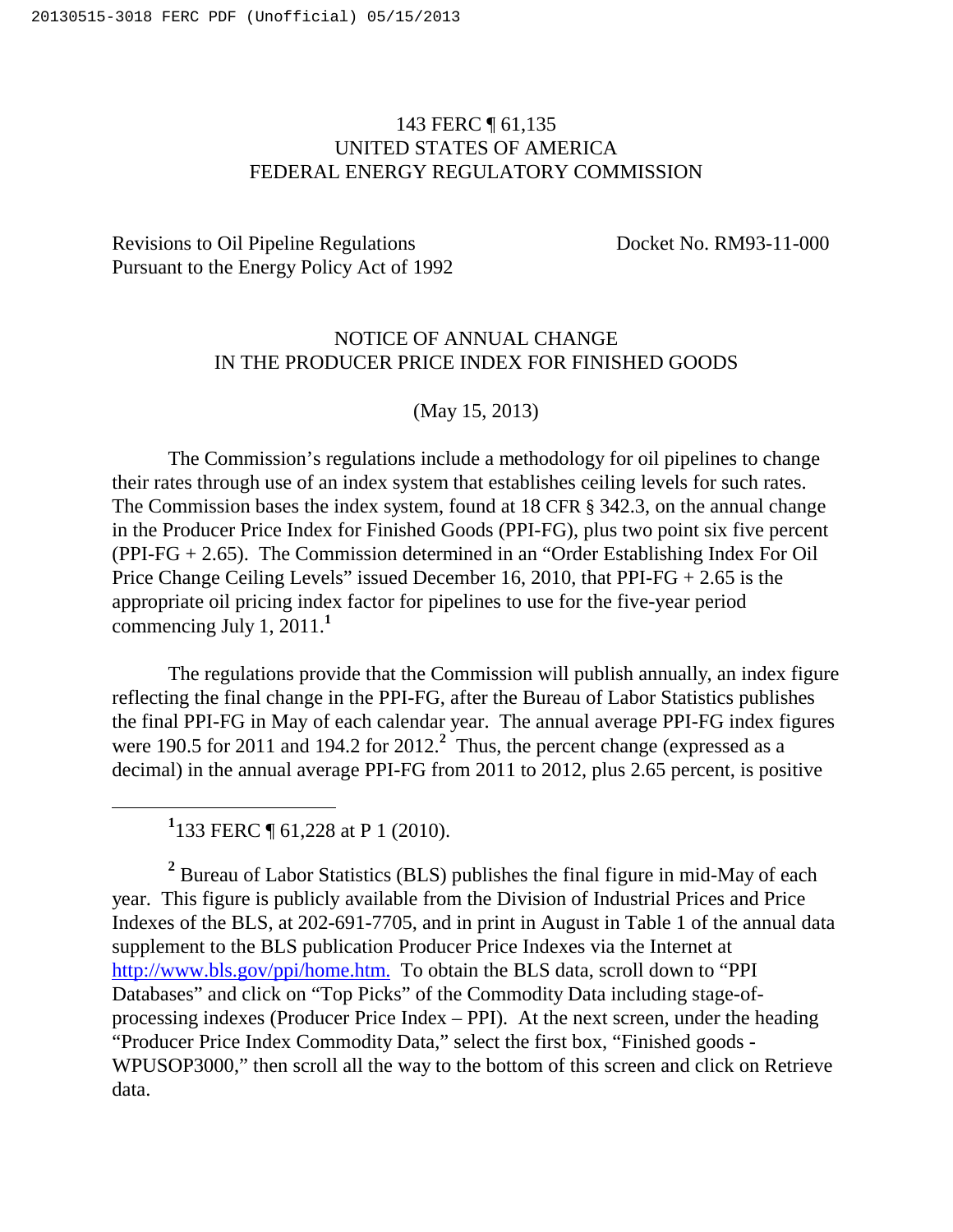Docket No. RM93-11-000 - 2 -

0.045923.<sup>3</sup> Oil pipelines must multiply their July 1, 2012, through June 30, 2013, index ceiling levels by positive 1.045923**<sup>4</sup>** to compute their index ceiling levels for July 1, 2013, through June 30, 2014, in accordance with 18 CFR § 342.3(d). For guidance in calculating the ceiling levels for each 12 month period beginning January 1, l995,**<sup>5</sup>** *see* Explorer Pipeline Company, 71 FERC ¶ 61,416 at n.6 (1995).

In addition to publishing the full text of this Notice in the *Federal Register*, the Commission provides all interested persons an opportunity to view and/or print this Notice via the Internet through FERC's Home Page (http://www.ferc.gov) and in FERC's Public Reference Room during normal business hours (8:30 a.m. to 5:00 p.m. Eastern time) at 888 First Street, NE, Room 2A, Washington, DC 20426. The full text of this Notice is available on FERC's Home Page at the eLibrary link. To access this document in eLibrary, type the docket number excluding the last three digits of this document in the docket number field and follow other directions on the search page.

User assistance is available for eLibrary and other aspects of FERC's website during normal business hours. For assistance, please contact the Commission's Online Support at 1-866-208-3676 (toll free) or 202-502-6652 (e-mail at FERCOnlineSupport@ferc.gov), or the Public Reference Room at 202-502-8371, TTY 202-502-8659. E-Mail the Public Reference Room at public.referenceroom@ferc.gov.

> Kimberly D. Bose, Secretary.

 $3[194.2 - 190.5] / 190.5 = 0.019423 + 0.0265 = 0.045923$ 

 $^{4}$ 1 + 0.045923 = 1.045923

 $\overline{a}$ 

<sup>5</sup>For a listing of all prior multipliers issued by the Commission, see the Commission's website, http://www.ferc.gov/industries/oil/gen-info/pipeline-index.asp.